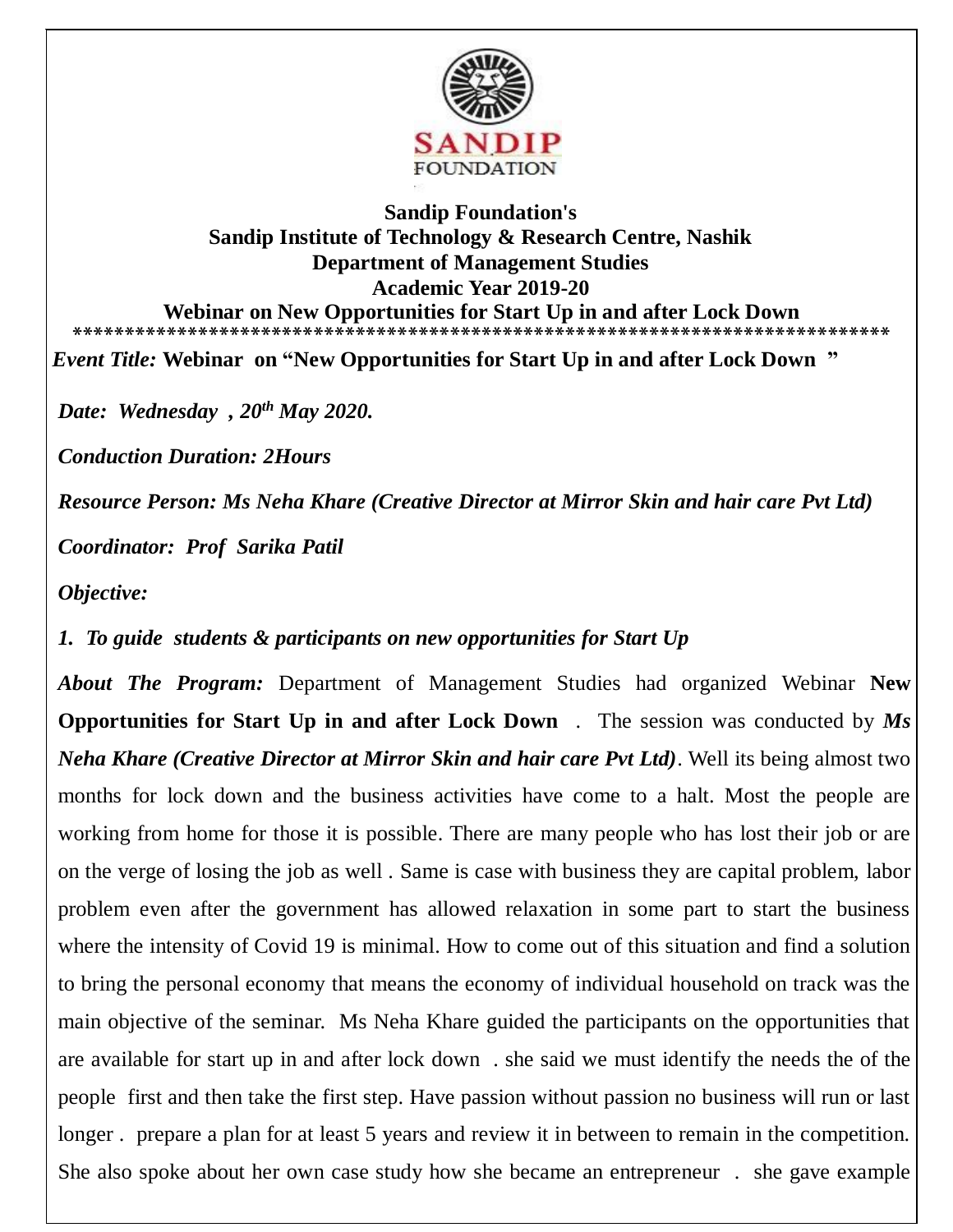that how we should diversify our business and take steps according . she briefed that many people have already entered into business which are working in this situation such as Mask manufacturing, sanitizer agricultural product related business etc. lastly question answer session was taken.

## *Outcome:*

*1. Students and Participants became aware about the various opportunities available after lock down* 

## *Photograph:*